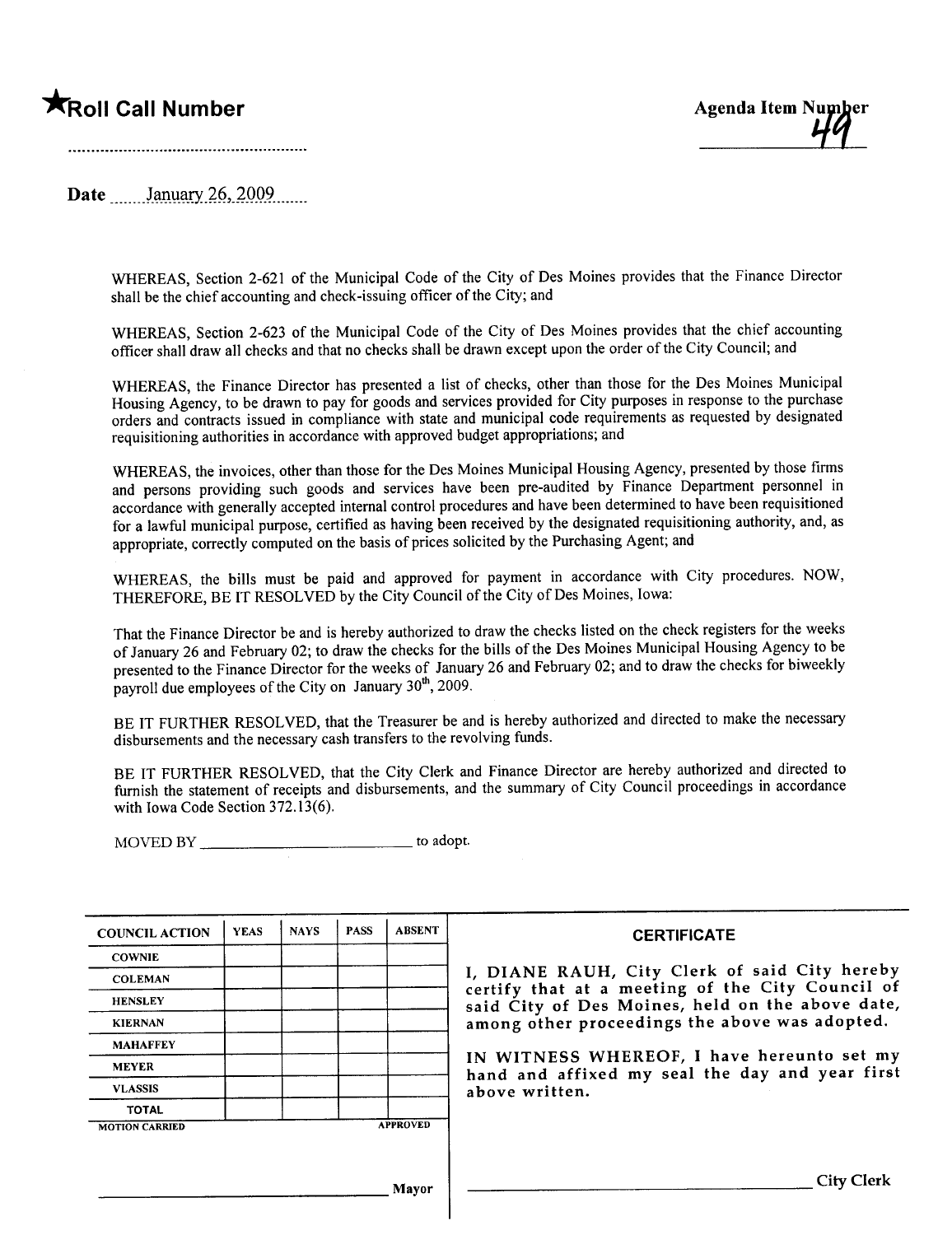## DES MOINES ENGINEERIG DEPARTMENT CONSTRUCTION CONTRACT PARTIAL PAYMENT REQUEST



47

### For Check Register of January 23, 2009 As approved by City Council on January 5, 2009

### (Roll Call No. 09-018)

January 21,2009 Page No.1

The City Engineer has certified that the work performed associated with the following listed construction contract partial payments has been constructed in substantial compliance with the plans and specifications, and hereby requests that the Finance Department process payment to the following contractors:

| <b>Activity ID</b> | <b>Project Title</b>                                                                            | <b>Contractor</b>                                                                                                        | Partial<br>Payment<br>No. | Partial<br>Payment<br>Amount |
|--------------------|-------------------------------------------------------------------------------------------------|--------------------------------------------------------------------------------------------------------------------------|---------------------------|------------------------------|
| 08-2007-006        | Ingersoll Run Storm Sewer - 34th Street to 35th<br>Street                                       | Van Hauen & Associates,<br>Inc.<br>Mark Van Hauen, CEO/Vice<br>President<br>13615 NW 54th Avenue<br>Grimes, IA 50111     | 04                        | \$26,322.50                  |
| 10-2008-003        | Fire Station No. 4 Renovation: Alternate A, which<br>INCLUDES the Solar Water Heater Alternates | Russell Construction Co.,<br>Inc.<br>James V. Russell, President<br>1840 NW 118th Street<br>Suite 100<br>Clive, IA 50325 | 05                        | \$27,386.08                  |
| 11-2008-007        | 2008 Park and Cemetery HMA Improvements                                                         | Grimes Asphalt & Paving<br>Corp.<br>J M Yonker, President<br>12021 NW 54th Avenue<br>Grimes, IA 50111                    | 03                        | \$13,267.10                  |

Requested by:<br>Cal  $\geq$  Brewer

Jeb E. Brewer, P.E. Des Moines City Engineer

cc: City Clerk

Funds available:

/ ¡  $\left/$  J  $\right/$  $\bigcirc$   $\mathcal{A}$   $\mathcal{A}$   $\mathcal{A}$   $\mathcal{A}$  $W<sub>0</sub>$ 

Allen McKinley Des Moines Finance Director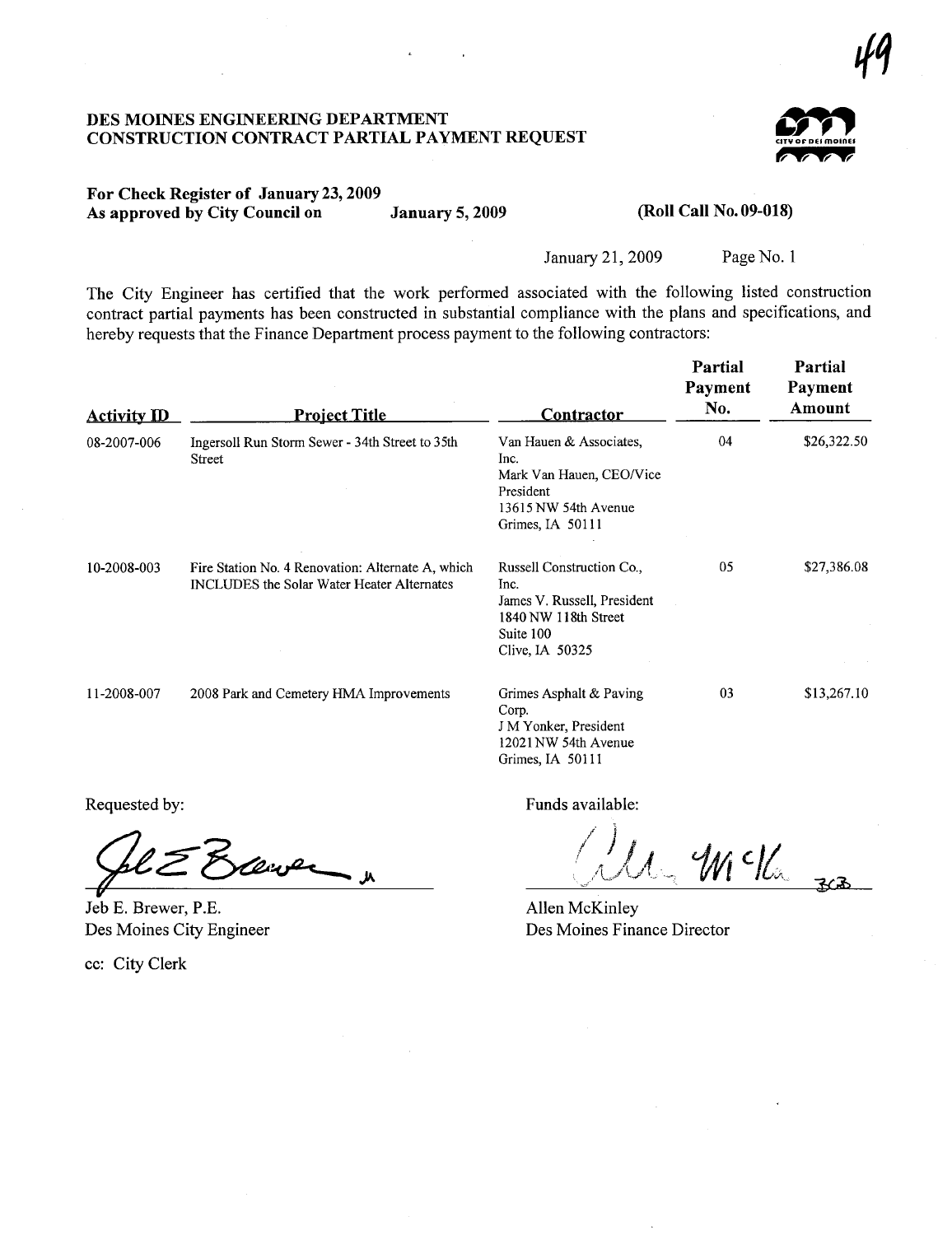# DES MOINES ENGINEERING DEPARTMENT CONSTRUCTION CONTRACT PARTIAL PAYMENT REQUEST



# For Check Register of January 16, 2009 As approved by City Council on January 5, 2009 (Roll Call No. 09-018)

 $\tilde{\Sigma}$ 

January 13, 2009 Page No. 1

The City Engineer has certified that the work performed associated with the following listed construction contract partial payments has been constructed in substantial compliance with the plans and specifications, and hereby requests that the Finance Department process payment to the following contractors:

| <b>Activity ID</b> | <b>Project Title</b>                                                                                                                                                                   | Contractor                                                                                                                                                | Partial<br>Payment<br>No. | Partial<br>Payment<br>Amount |
|--------------------|----------------------------------------------------------------------------------------------------------------------------------------------------------------------------------------|-----------------------------------------------------------------------------------------------------------------------------------------------------------|---------------------------|------------------------------|
| 06-2008-015        | 2008 HMA Pavement Scarification & Resurfacing                                                                                                                                          | OMG Midwest, Inc. d/b/a<br>Des Moines Asphalt &<br>Paving<br>James Gauger, President<br>5550 NE 22nd Street<br>P.O. Box 3365<br>Des Moines, IA 50316-0365 | 03                        | \$101,143.12                 |
| 07-2008-005        | Lincoln Avenue Sanitary Sewer - Victoria Drive to<br>33rd Street                                                                                                                       | The Underground Company,<br>Ltd.<br>Duane Burkhardt, President<br>12245 Dakota Street<br>Carlisle, IA 50047                                               | 02                        | \$20,939.90                  |
| 12-2006-005        | Center Street Pedestrian Bridge (Riverwalk)                                                                                                                                            | Cramer and Associates, Inc.<br>Robert Cramer,<br>President/CAO<br>990 NE 44th Avenue<br>Des Moines, IA 50313                                              | 12                        | \$659,157.93                 |
|                    | EDP-1945(709)--7Y-77                                                                                                                                                                   |                                                                                                                                                           |                           |                              |
| 12-2007-001        | Skywalks 11D-12D & 11C-12B at Allied                                                                                                                                                   | Neumann Brothers, Inc.<br>Marshall G. Linn III.<br>President/CEO<br>1435 Ohio Street<br>Des Moines, IA 50314                                              | 12                        | \$87,933.90                  |
| 12-2007-003        | Southeast Connector - Des Moines River Bridge<br>with Levee, Sanitary Sewer, and Water Main<br>Relocation<br>NHSX-U-1945(402)--8S-77, NHSX-U-1945(403)--8S-77, NHSX-U-1945(405)--8S-77 | United Contractors, Inc. and<br>Subsidiaries<br>Gary B. Sandquist, President<br>6678 N.W. 62nd Avenue<br>Johnston, IA 50131                               | 17                        | \$330,461.33                 |
|                    |                                                                                                                                                                                        |                                                                                                                                                           |                           |                              |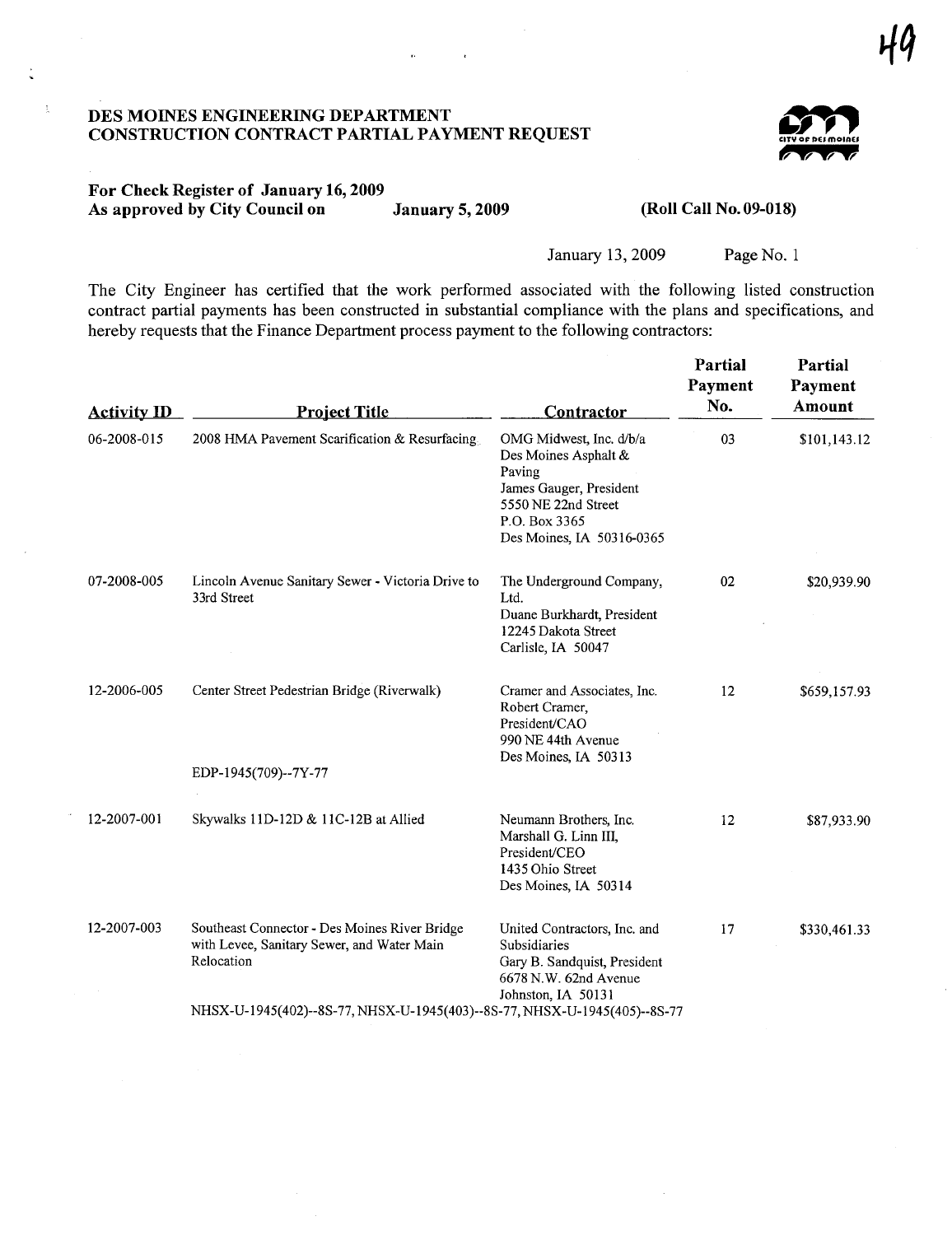# DES MOINES ENGINEERING DEPARTMENT **CONSTRUCTION CONTRACT PARTIAL PAYMENT REQUEST**



# For Check Register of January 16, 2009 As approved by City Council on

**January 5, 2009** 

# (Roll Call No. 09-018)

January 13, 2009

Funds available:

Page No. 2

Requested by:

Jeb E. Brewer, P.E. Des Moines City Engineer

cc: City Clerk

 $4Mc$ 

Allen McKinley Des Moines Finance Director